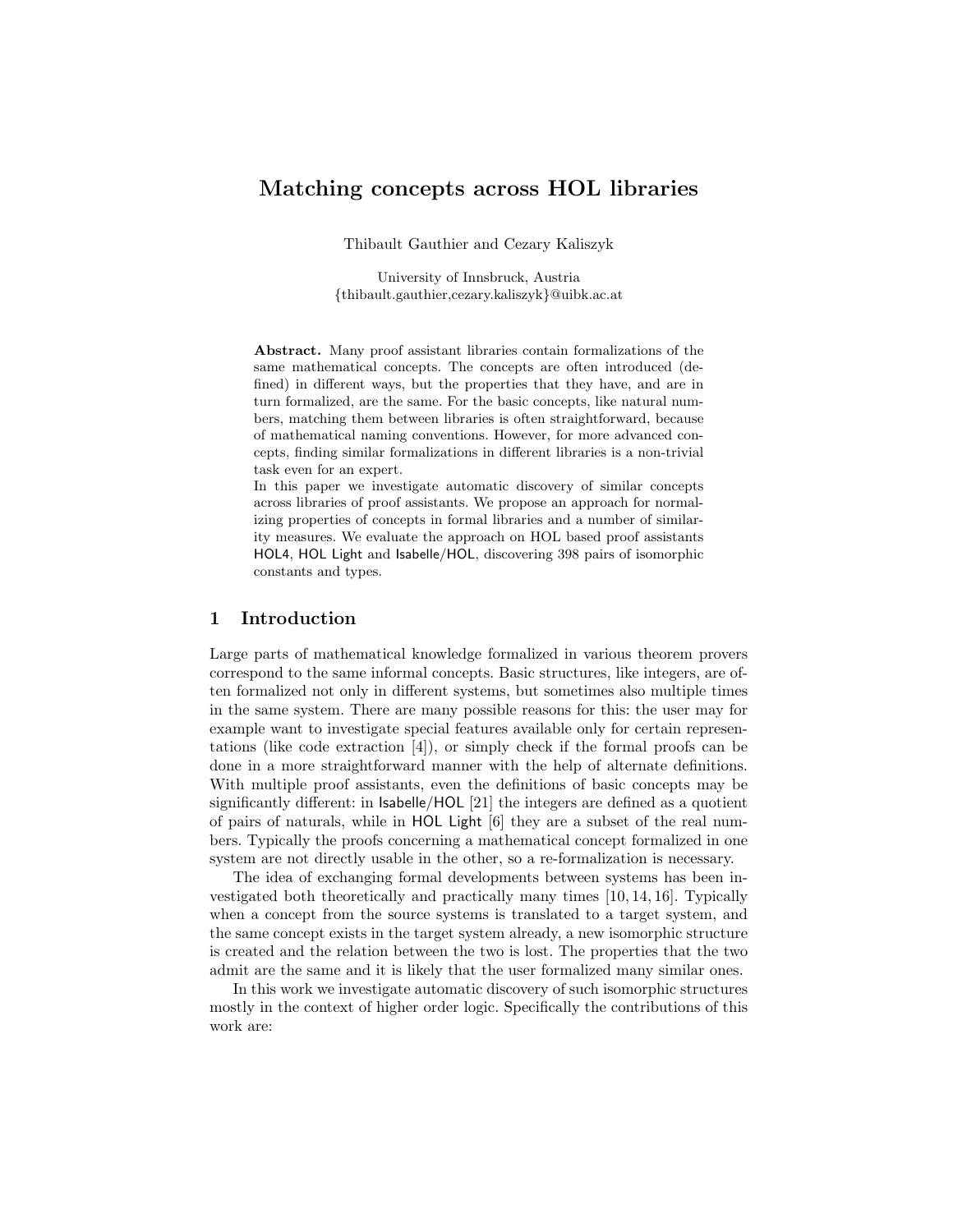- We define patterns and properties of concepts in a formal library and export the data about constants and types from HOL Light, HOL4, and Isabelle/HOL together with the patterns.
- We investigate various scoring functions for automatic discovery of the same concepts in a library and across formal libraries and evaluate their performance.
- We find 398 maps between types and constants of the three libraries and show statistics about the same theorems in the libraries, together with normalization of the shape of theorems.

There exists a number of translations between formal libraries. The first translation of proofs that introduced maps between concepts was the one of Obua and Skalberg [16]. There, two commands for mapping constructs were introduced: type-maps and const-maps that let a user map HOL Light and HOL4 concepts to corresponding ones in Isabelle/HOL. Given a type (or constant) in the maps, during the import of a theorem all occurrences of this type in the source system are replaced by the given type of the target system. In order for this construction to work, the basic properties of the concepts must already exist in the target system, and their translation must be avoided. Due to the complexity of finding such existing concepts and specifying the theorems which do not need to be translated, Obua and Skalberg were able to map only small number of concepts like booleans and natural numbers, leaving integers or real numbers as future work.

The first translation that mapped concepts of significantly different systems was the one of Keller and Werner [14]. The translation from HOL Light to Coq proceeds in two phases. First, the HOL proofs are imported as a defined structures. Second, thanks to the *reflection* mechanism, native Coq properties are built. It is the second phase that allows mapping the HOL concepts like natural numbers to the Coq standard library type N.

The translation that maps so far the biggest number of concepts has been done by the second author [10]. The translation process consists of three phases, an exporting phase, offline processing and an import phase. The offline processing provides a verification of the (manually defined) set of maps and checks that all the needed theorems will be either skipped or mapped. This allows to quickly add mappings without the expensive step of performing the actual proof translation, and in turn allows for mapping 70 HOL Light concepts to their corresponding Isabelle/HOL counterparts. All such maps had to be provided manually.

Bortin et al. [1] implemented the AWE framework which allows the reuse of Isabelle/HOL formalization recorded as a proof trace multiple times for different concepts. Theory morphisms and parametrization are added to a theorem prover creating objects with similar properties. The use of theory morphisms together with concept mappings is one of the basic features of the MMT framework [17]. This allows for mapping concepts and theorems between theories also in different logics. So far all the mappings have been done completely manually.

Hurd's OpenTheory [9] aims to share specifications and proofs between different HOL systems by defining small theory packages. In order to write and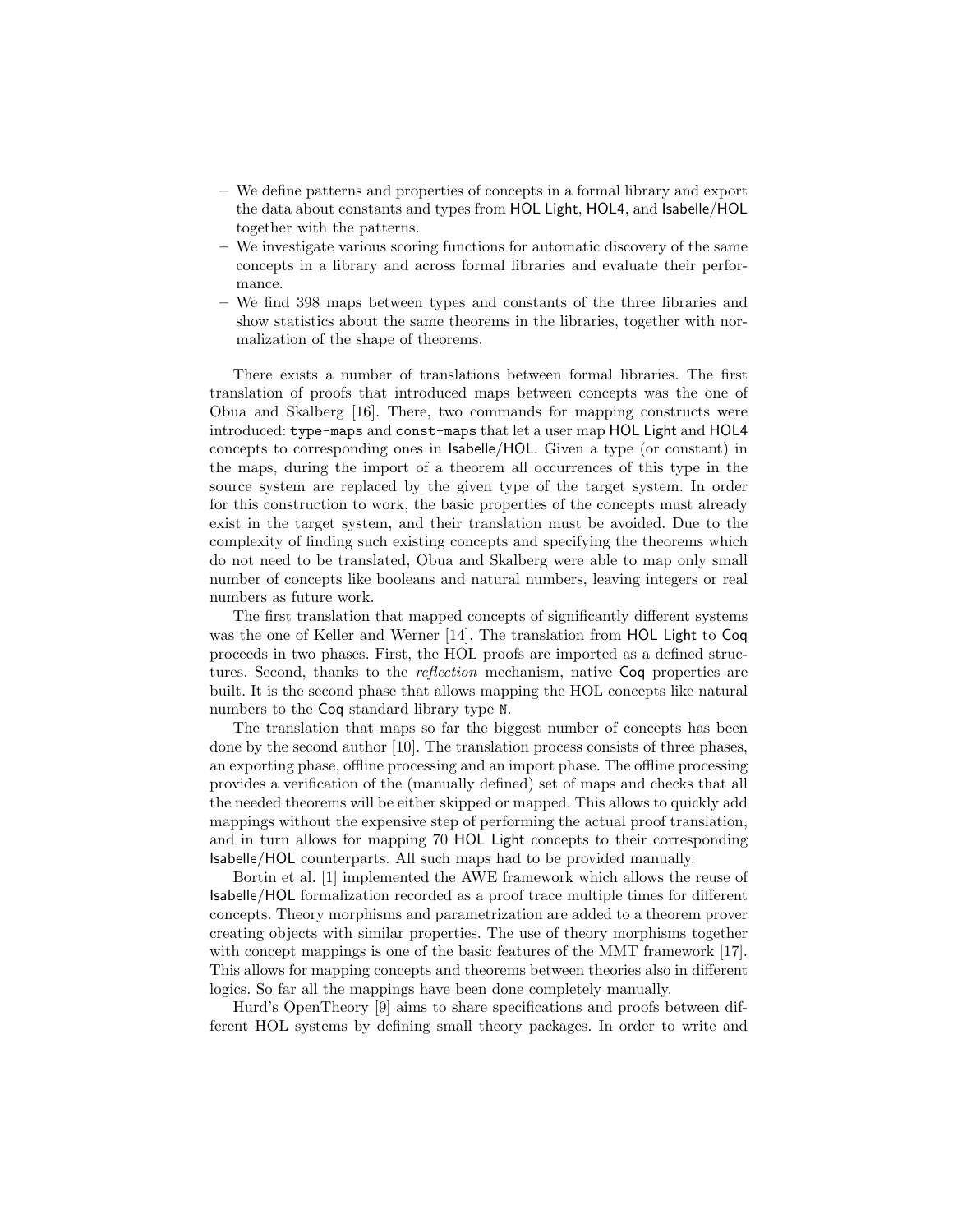read such theory packages by theorem prover implementations a fixed set of concepts is defined that each prover can map to. This provides highest quality standard among the HOL systems, however since the procedure requires manual modifications to the sources and inspection of the libraries in order to find the mappings, so far only a small number of constants and types could be mapped. Similar aims are shared by semi-formal standardizations of mathematics, for example in the OpenMath content dictionaries. For a translation between semiformal mathematical representation again concept lookup tables are constructed manually [2, 19].

The proof advice systems for interactive theorem proving have studied similar concepts using various similarity measures. The methods have so far been mostly restricted to similarity of theorems and definitions. They have also been limited to single prover libraries. Heras and Komendantskaya in the proof pattern work [8] try to find similar Coq/SSReflect definitions using machine learning. Hashing of definitions in order to discover constants with same definitions in Flyspeck has been done in [12]. Using subsumption in order to find duplicate lemmas has been explored in the MoMM system [20] and applied to HOL Light lemmas in [11].

The rest of this paper is organized as follows: in Section 2 we describe the process of exporting the concepts like types and constants from three provers. In Section 3 we discuss the classification of patterns together with the normalization of theorems, while in Section 4 we define the scoring functions and an iterative matching algorithm.We present the results of the experiments in Section 5 and in Section 6 we conclude and present an outlook on the future work.

#### 2 The theorem and constant data

In this section we shortly describe the data that we will perform our experiments on and the way the theorems and constants are normalized and exported. We chose three proof assistants based on higher-order logic: HOL4 [18], HOL Light [6] and Isabelle/HOL [21]. The sizes of the core libraries of the three are significantly different, so in order to get more meaningful results we export library parts of the same order of magnitude. This amounts to all the theories included with the standard distribution of HOL4. In case of HOL Light we include multivariate analysis [7], HOL in HOL [5] and the 67 files that include the proofs of the 100 theorems [22] compatible with the two. For Isabelle we export the theory Main.

The way to access all the theorems and constants in HOL Light has been described in detail in [13] and for HOL4 and Isabelle/HOL accessing values of theories can be performed using the modules provided by the provers (DB.thms and @{theory} object respectively). We first perform a minimal normalization of the forms of theorems (a further normalization will be performed on the common representation in Section 3) and export the data. We will focus on HOL4, the procedures in the other two are similar.

The hypotheses of the theorems are discharged and all free variables are generalized. In order to avoid patterns arising from known equal constants, all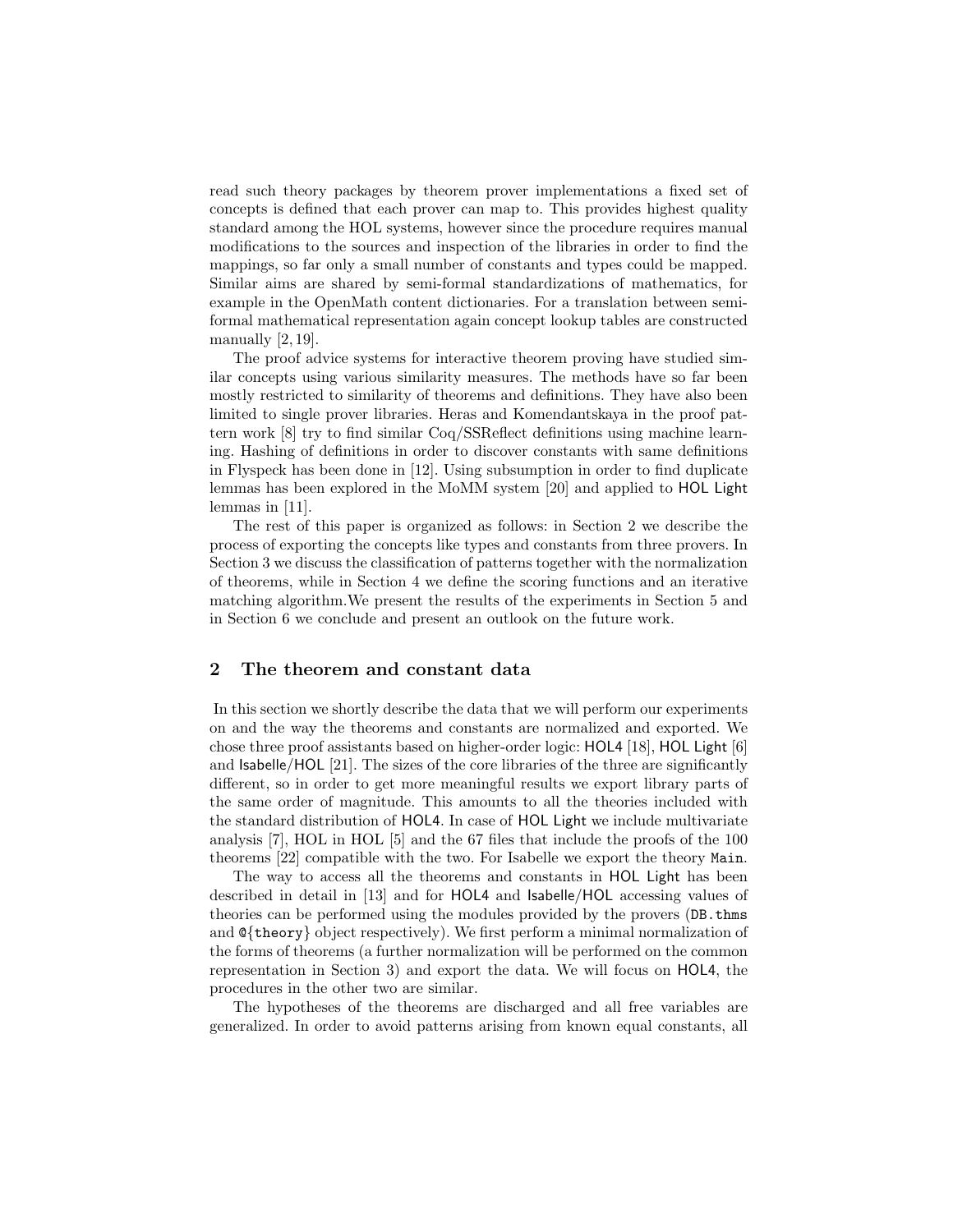theorems of the form  $\vdash c_1 = c_2$  (in HOL4 four of them are found by calling DB.match) are used to substitute  $c_1$  by  $c_2$  in all theorems.

The named theorems and constants are prefixed with theory names and explicit category classifiers (c for constants, t for theorems) to avoid ambiguities. Similarly, variables are explicitly numbered with their position of the binding  $\lambda$ (this is equivalent to the de Bruijn notation, but possible within the data structure used by each of the three implementations). We decided to include the type information only at the constant level, and to skip it inside the formulas.

Example 1.  $\forall x : int. \ x = x \longrightarrow cHOL4 \cdot bool. \forall (\lambda V.((cHOL4 \cdot min. = V) V))$ 

Analogously, for all the constants their most general types are exported. Type variables are normalized using numbers that describe their position and type constructors are prefixed using theory identifiers and an explicit type constructor classifier.

Example 2.  $(num, a) \longrightarrow tHOL4$ .pair.prod(tHOL4.num.num, Aa)

The numbers of exported theorems and constants are presented in Table 1.

|                     | HOL Light | HOL4  | Isabelle/HOL |
|---------------------|-----------|-------|--------------|
| Number of theorems  | 11501     | 10847 | 18914        |
| Number of constants | 871       | 1962  | 2214         |

Table 1: Number of theorems and constants after the exporting phase

# 3 Patterns and classification

In this section we will look at the concept of *patterns* created from theorems, which is crucial in our classification of concepts and the algorithms for deriving patterns and matching them. In the following we will call the constants and types already mapped to concepts as defined.

**Definition 1** (pattern). Let  $f$  be a formula with no free variables and  $C$  the set of its constants. Let  $D = \{d_1, \ldots, d_n\}$  be a set of defined constants and  $A = C \setminus D = \{a_1, \ldots, a_m\}$  a set of undefined constants. Its pattern is defined by:

 $P(f[a_1, \ldots, a_m, d_1, \ldots, d_n]) := \lambda a_1 \ldots a_n f[a_1, \ldots, a_n, d_1, \ldots, d_n]$ 

Example 3. The pattern of  $\forall x \ y. x * y = y * x$  is: - with  $D = \{ \forall, = \}, \quad \lambda a_1. \ \forall x \ y. \ a_1 \ x \ y = a_1 \ y \ x.$ - with  $D = {\forall}, \ \ \lambda a_1 a_2. \ \forall x \ y. \ a_1(a_2 \ x \ y)(a_2 \ y \ x).$ - with  $D = \emptyset$ ,  $\lambda a_1 a_2 a_3$ .  $a_1 \lambda x \, y$ .  $a_2(a_3 \, x \, y)(a_3 \, y \, x)$ .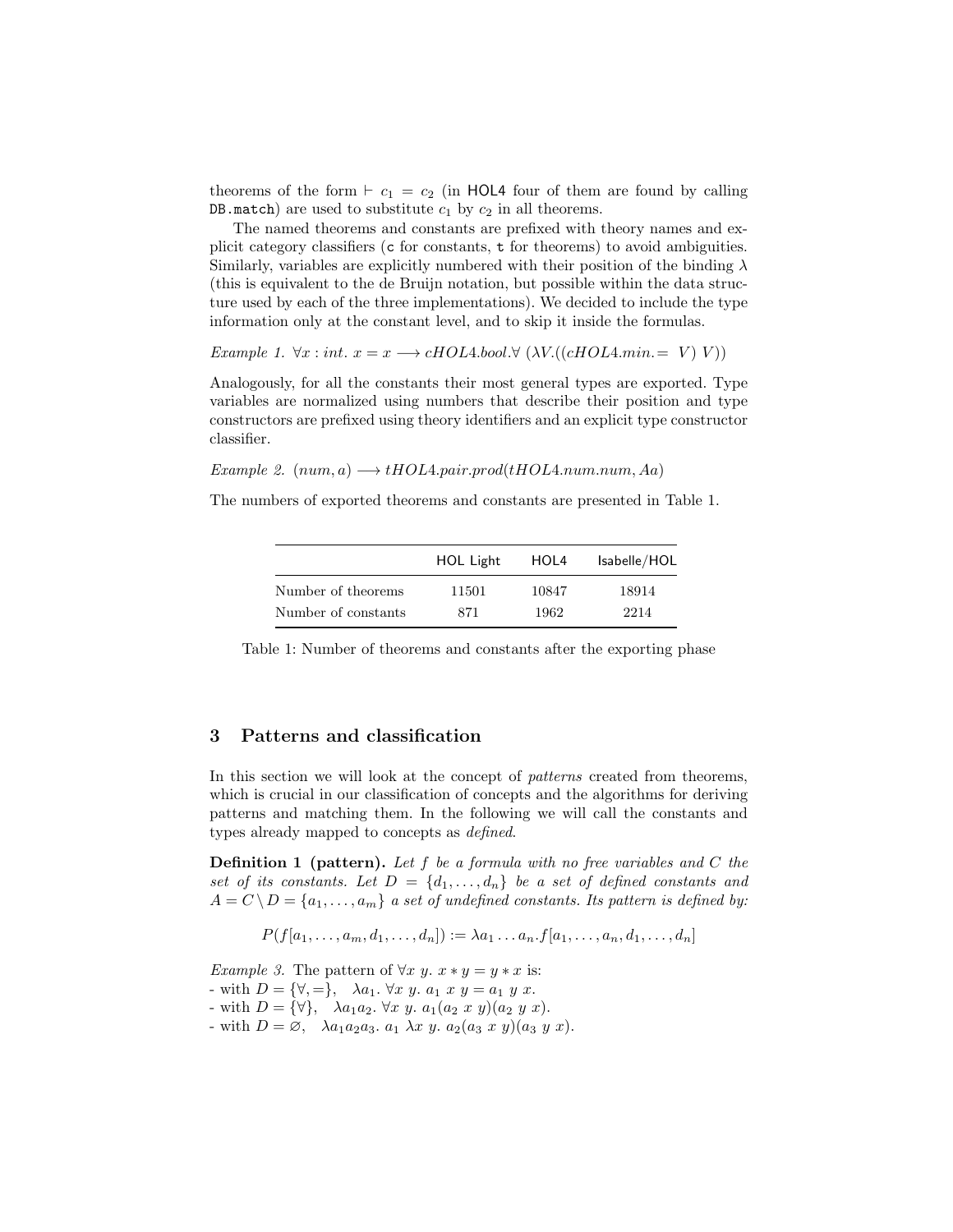Patterns are equal when they are  $\alpha$ -equivalent. In practice, we order the variables and constants by the order in which they appear when traversing the formula from top to bottom. This means that checking if two formulas are  $\alpha$ equivalent amounts to verifying the equality of their patterns with no constants abstracted.

The formulas exported from all proof assistant libraries are parsed to a standard representation ( $\lambda$ -terms). The basic logical operators of the different provers are mapped to the set of defined constants and the theorems are rewritten using these mappings before further normalization. Finally, the patterns of the normalized formulas are extracted according to the specified defined constants.

We define three ways in which patterns are derived from the formula, each corresponding to a certain level of normalization:

norm<sub>0</sub>: Given  $D = \emptyset$  we can define a pattern corresponding to the theorem without any abstraction (identity).

norm<sub>1</sub> : With  $D = \{ \forall, \exists, \wedge, \vee, \Rightarrow, \neg, \equiv \}$  ( $\Leftrightarrow$  is considered as  $=$ ). The procedure is similar to the normalization done by first order provers (to the conjunctive normal form) with the omission of transformations on existential quantifiers, as we do not want do perform skolemization. We additionally normalize associative and commutative operations. The procedure performs the following steps at every formula level:

- remove implication,
- move negation in,
- move universal quantifiers out (existential quantifiers are not moved out to maximize the number of disjunctions in the last step),
- distribute disjunction over conjunctions,
- rewrite based on the associativity of ∀, ∃, ∧ and ∨,
- rewrite based on the commutativity of  $\forall$ ,  $\exists$ ,  $\wedge$ ,  $\vee$  and  $=$ ,
- separate disjunctions at the top formula level (example below).

Example 4.  $\forall x \ y. \ (x > 0 \land x \leq y) \longrightarrow (\forall x. \ x > 0) \land (\forall x \ y. \ x \leq y)$ 

 $norm<sub>2</sub>$ : Aside from all the normalizations performed by  $norm<sub>1</sub>$ , we additionally consider a given list of associative and commutative constants (see Table 2 in Section 5) that is used to further normalize the formula. The set of defined constants stays the same as  $norm<sub>1</sub>$ , which in particular means that the associative - commutative (AC) constants stay undefined and can be abstracted over.

Given the normalized theorems we will look at patterns relative to constants. In the following, we will assume that the constants are partitioned in ones that have been defined (mapped to a constant) and undefined.

Definition 2 (pattern relative to a constant). Let  $a_{i-1}$  be an undefined constant appearing in a formula  $f$  in the  $i<sup>th</sup>$  position. The pattern of  $f$  relative to  $a_{i-1}$  is defined by:

$$
P_{a_{i-1}}(f) := (P(f), i-1)
$$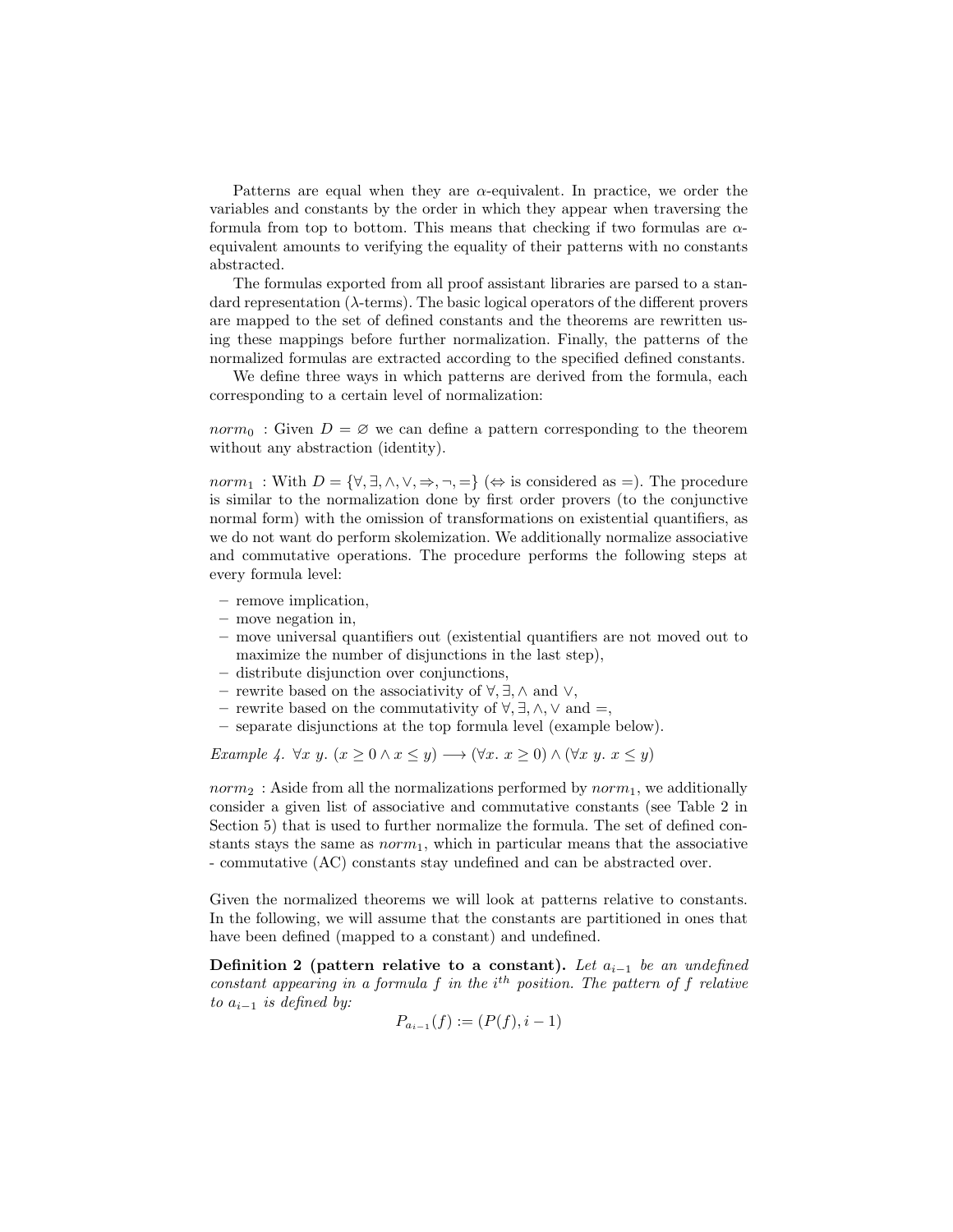Example 5. Suppose  $D = \emptyset$ . Then the only two patterns that the reflexivity principle induces are:

$$
P_{\forall}(\forall x. x = x) = (\lambda a_0 a_1. a_0 (\lambda v_0. a_1 v_0 v_0), 0)
$$
  

$$
P_{=}(\forall x. x = x) = (\lambda a_0 a_1. a_0 (\lambda v_0. a_1 v_0 v_0), 1)
$$

Typically, we will be interested in patterns where  $D$  includes the predicate logic constants, so the reflexivity principle will not produce any patterns. The patterns will be properties of operations like commutativity or associativity. In order to find all such properties we define:

Definition 3. The set of patterns associated with a constant c in a library lib is defined by:

$$
P^{set}(lib, c) = \bigcup_{f \in lib} P_c(f)
$$

Let  $(abs, i)$  be a relative pattern. Its associated set of constants, in library lib, is:

$$
C^{set}(lib, (abs, i)) := \{c \in lib, \exists f \in lib, P_c(f) = (abs, i))\}
$$

We can now define one of the basic measures we will use for comparing similarity of constants:

**Definition 4.** The set of common relative patterns shared by a constant  $c_1$  in  $lib_1$ , and a constant  $c_2$  in lib<sub>2</sub> is:

$$
P^{set}(lib_1, c_1) \cap P^{set}(lib_2, c_2)
$$

In the remaining part of this paper, we will not always specify if a pattern is relative or not.

We proceed with forming type patterns. Type patterns are defined in a similar way to formula patterns. Types are partitioned into already defined types (initially the type of booleans – propositions) and undefined types. Type variables are also considered as undefined to enable their instantiation, and the list of leaf and node types involved is saved to allow matching.

Example 6. Let  $D^{type} = \{fun\}$  and a be a type variable. Then:

$$
P^{type}((a \rightarrow a, int \rightarrow int)) = P^{type}((pair(fun(a, a), fun(int, int))))
$$
  
=  $(\lambda a_0 a_1 a_2. (a_0(fun(a_1, a_1), fun(a_2, a_2))), [pair, a, int])$ 

Suppose we are given two types with respective patterns  $(abs_1, [t_1 \dots t_n])$  and  $(abs_2, [u_1 \dots u_m])$ . They match if  $abs_1$  is  $\alpha$ -equivalent to  $abs_2$ . The list of their derived type matches is  $[(t_1, u_1), \ldots, (t_n, u_n)]$ , from which the pairs containing at least one type variable are removed.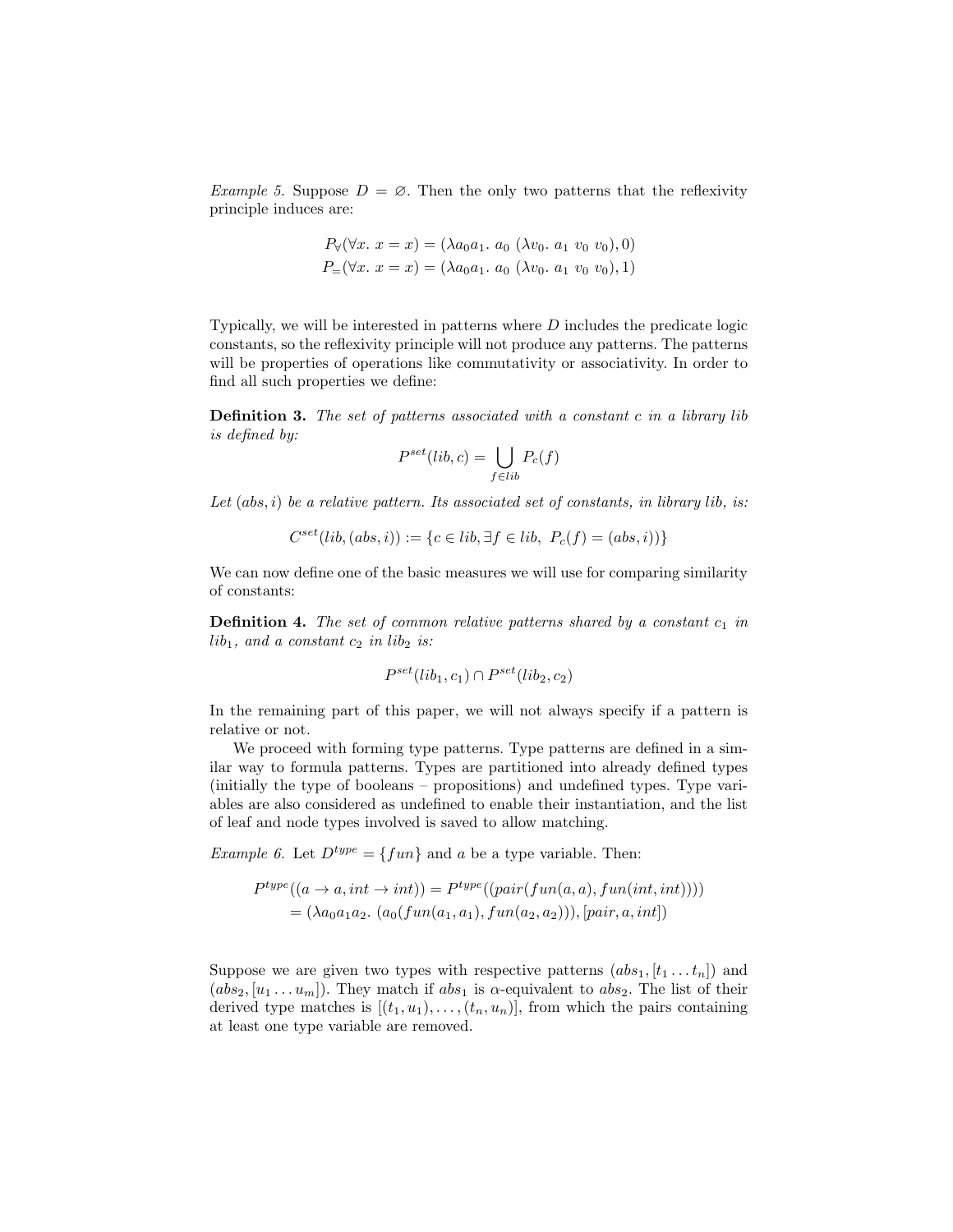#### 4 Matching concepts across libraries

In this section, we will investigate measures of similarity in order to find the same types and constants between libraries. First, we will define a similarity score for each pair of constants. Then, we will suppose that the best match is correct and use it to update the similarity scores of the other pairs iteratively.

#### 4.1 Similarity score

The easiest way to tell if two constants are related is to look at the number of patterns they share. However, the more a pattern has associated constants, the less relevant it is. To test each of these possibilities, two weighting functions are defined:

$$
w_0(lib, p) = 1, \quad w_1(lib, p) = \frac{1}{card(C^{set}(lib, p))}
$$

where  $p$  is a pattern in library *lib*. The weighting functions presented here do not consider the size of the pattern, nor the numbers of defined and undefined constants. Considering more complicated weighting functions may be necessary for formal libraries with significantly different logics.

Based on the weighting functions two scoring functions are defined. Let  $c_1$ be a constant from library lib<sub>1</sub> and  $c_2$  a constant from library lib<sub>2</sub>. Let  $P =$  $\{p_1, \ldots, p_k\}$  be the set of patterns  $c_1$  and  $c_2$  have in common. Then:

$$
score_0(c1, c2) = \sum_{i=1}^{k} w_0(lib_1, p_i) * w_0(lib_2, p_i)
$$

$$
score_1(c1, c2) = \sum_{i=1}^{k} w_1(lib_1, p_i) * w_1(lib_2, p_i)
$$

In order to account for the fact that constants with a high number of associated patterns are more likely to have common patterns with unrelated constants, we further modify  $score_1$ . Let  $n_1$  be the number of patterns associated to  $c_1$  and  $n_2$ be the number of patterns associated to  $c_2$ . We define a third similarity scoring function by:

$$
score_2(c1, c2) = \frac{\sum_{i=1}^{k} w_1(lib_1, p_i) * w_1(lib_2, p_i)}{log(2 + n_1 * n_2)}
$$

#### 4.2 Iterative approach

In our initial experiments, a direct computation of the  $score_i$  functions for all constants in two libraries after an initial number of correct pairs would find incorrect pairs (false positive matches). Such pairs can be quickly eliminated if the information coming from the first successful matches is propagated further.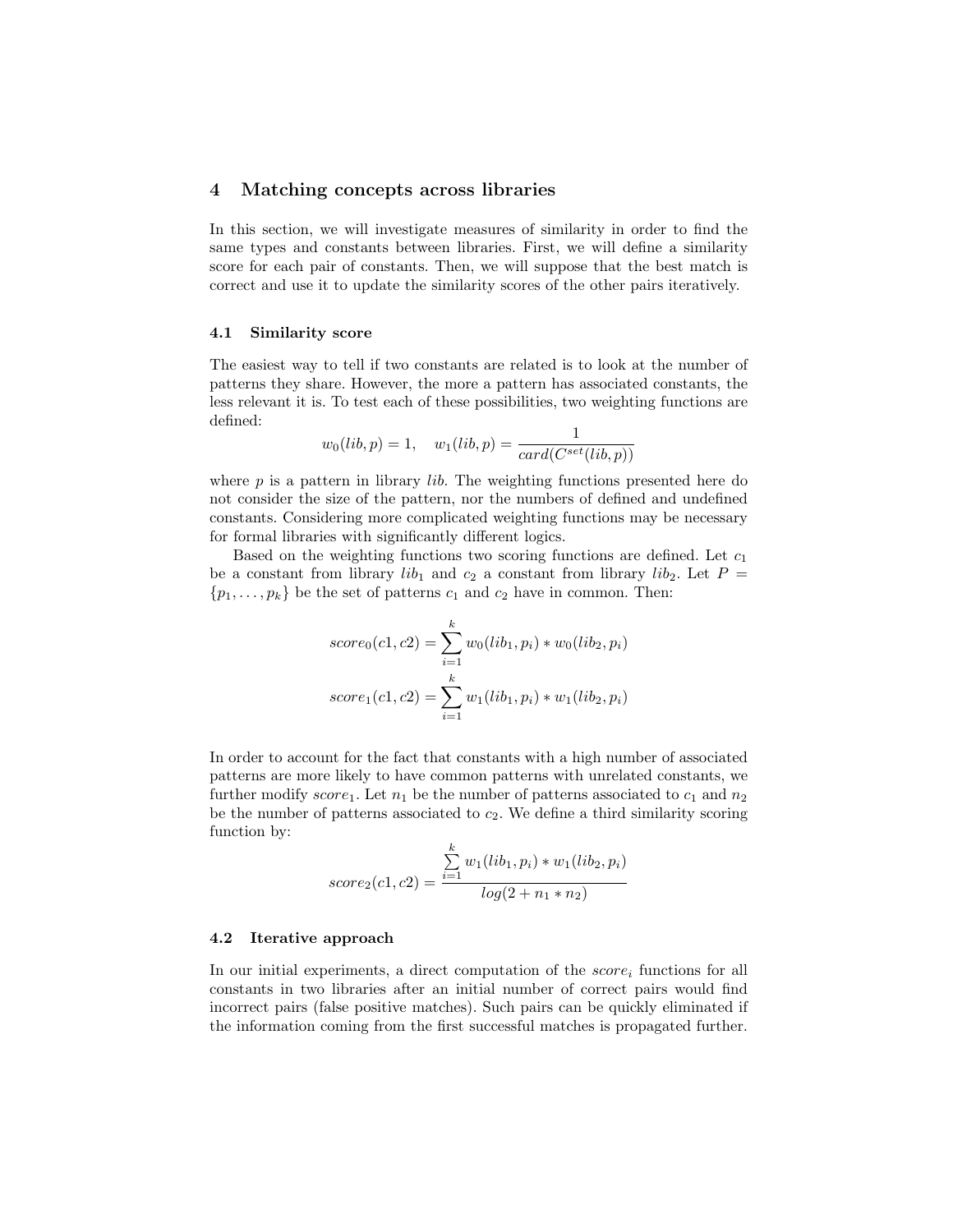

Fig. 1. Graphical representation of the iterative procedure

In order to do this, we propose an iterative approach (presented schematically in Fig.  $1$ :

The iterative approach returns a sorted list of pairs of constants and a sorted list of pair of types from two libraries by following this steps:

- 0. Export theorems from a library as well as constants with their types and parse them.
- 1. Normalize theorems and create theorem patterns, constant patterns and type patterns according to the current defined constants and types.
- 2. Score every pair of constants.
- 3. Take the highest ranked pair of constants  $(c_1, c_2)$ . Check if their type matches, if not take the next one and so on. When their type matches, rewrite all the theorems inside  $lib_1$  with the substitution  $c_1 \rightarrow d$  and all the theorems inside  $lib<sub>2</sub>$  with the substitution  $c<sub>2</sub> \rightarrow d$ , where d is a fresh defined constant. Then, get the derived pairs of types from the pair of constant and substitute every pair member with the same fresh defined type as for the other member.
- 4. Return the pairs of constants and the pairs of types, in the order they were created, when you have reached the number of iteration desired.

The single-pass approach is defined by doing only one iteration, where the list of pairs of constants are returned ranked by their score. A type check performed after a single-pass can discard a number of wrong matches efficiently.

In the presented approach, we assume that the constants and types inside one library are all different, which we tried to ensure by the initial normalization. Thus, we will not match constant from the same library. Furthermore, if a constant is matched, then it can no longer be matched again and the same reasoning applies for types. This first statement will turn out not to be true for a few constants in Section 5.

The complexity of the iterative approach is obviously larger than that of the single-pass approach. On an IntelM 2.66GHz CPU, the single-pass approach between HOL4 and HOL Light with score<sub>2</sub> and norm<sub>2</sub> takes 6 minutes to complete. The main reason is that it has to compare the patterns of all possible pairs of constants (about two million). Thus, the bottleneck is the time taken by the comparison function which intersects the set of patterns associated with each constant and scores the resulting set. However, the iterative method can use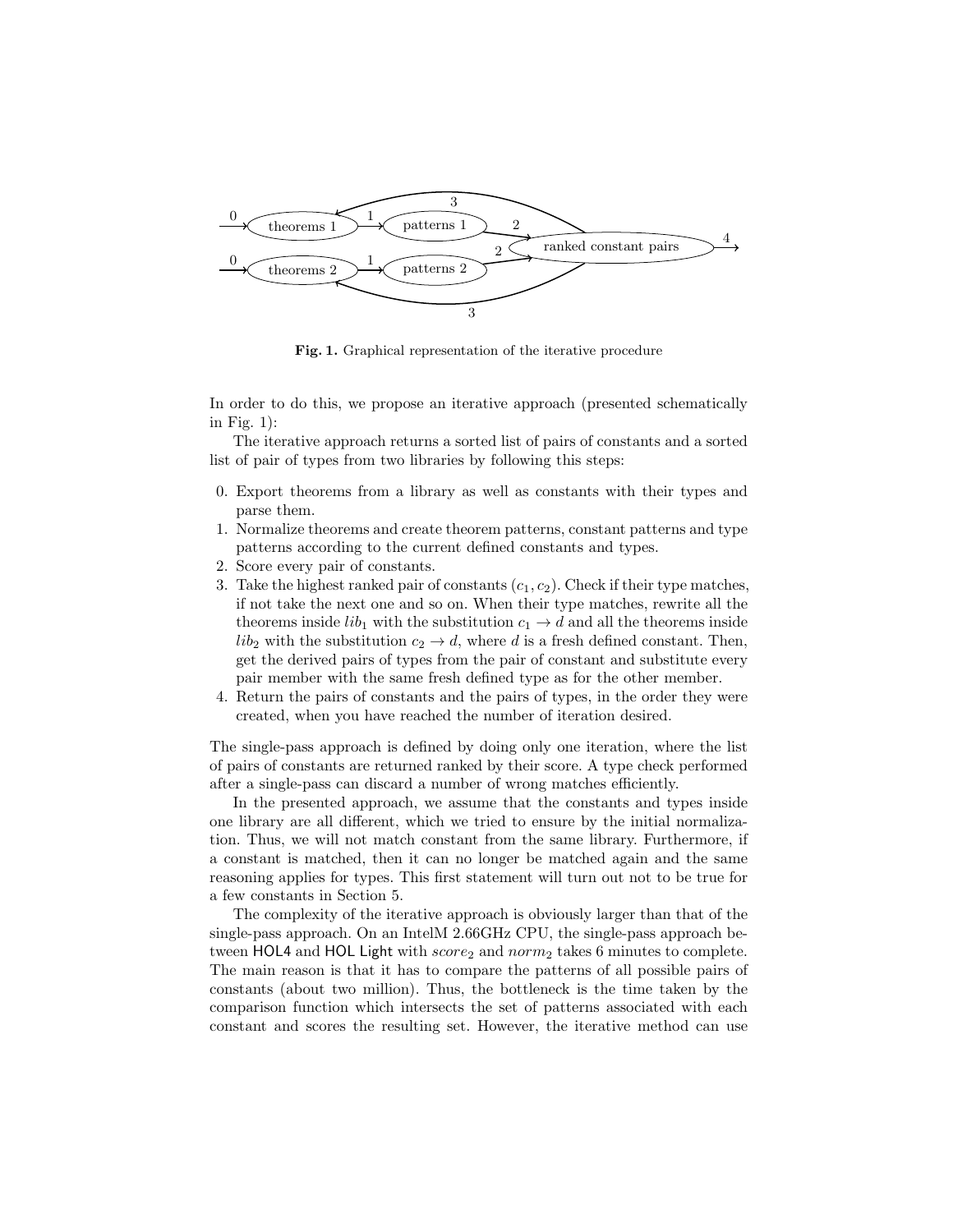| HOL Light           |    |    |                     | HOL4 |    |                     | Isabelle/HOL |     |  |
|---------------------|----|----|---------------------|------|----|---------------------|--------------|-----|--|
| Pattern Consts Thms |    |    | Pattern Consts Thms |      |    | Pattern Consts Thms |              |     |  |
| Inj                 | 37 | 37 | Inj                 | 54   | 68 | Inj                 | 83           | 137 |  |
| Asso                | 32 | 36 | Asso                | 50   | 65 | App                 | 17           | 18  |  |
| Comm                | 25 | 44 | Comm                | 40   | 48 | Inj1                | 16           | 16  |  |
| Refl                | 22 | 22 | Trans               | 32   | 33 | Comm                | 14           | 51  |  |
| Leomm               | 19 | 20 | Refl                | 23   | 23 | Inj2                | 12           | 35  |  |
| Idempo              | 12 | 12 | Idempo              | 20   | 15 | App2                | 11           | 12  |  |

Table 2: Most frequent properties of one constant

the first pass to remove pairs of constants that have no common patterns. This reduces the number of possible matches to ten thousand. As a consequence, it takes only 3 minutes more to do 100 iterations.

# 5 Experiments

In order to verify the correctness of our approach we first investigate the most common patterns and shapes of theorems in each of the three formal libraries and then we look at the results of the matching constants across libraries. The data given by these experiments is available at http://cl-informatik.uibk. ac.at/users/tgauthier/matching/.

### 5.1 Single library results

Tables 2 and 3 show the most common properties when applying the standard normalization  $norm_1$  of a single constant and of two constants respectively in the three considered proof assistant libraries. The tables are sorted with respect to the total number of different constants in the theorems from which the patterns are derived. In Table 2,  $Inj$  stands for injectivity, Asso for associativity and Comm for commutativity. In Table 3, the pattern Class and  $Inv$  are defined by Class  $(c_0, c_1) = c_0 \ c_1$ ,  $Inv(c_0, c_1) = \forall x_0$ .  $c_0 \ (c_1 \ x_0) = x_0$ .

As expected, HOL Light and HOL4 show the most similar results and injectivity is the most frequent property. Commutativity and associativity are also very common, and their associated constants are used to apply  $norm<sub>2</sub>$  as stated in Section 3.

The common patterns immediately show constants defined to be equivalent to the defined equality in each of the libraries, through an extensional definition. There is one such constant in HOL4, one in HOL Light and three in Isabelle/HOL. In order to avoid missing or duplicate patterns we mapped all these constants to equality manually.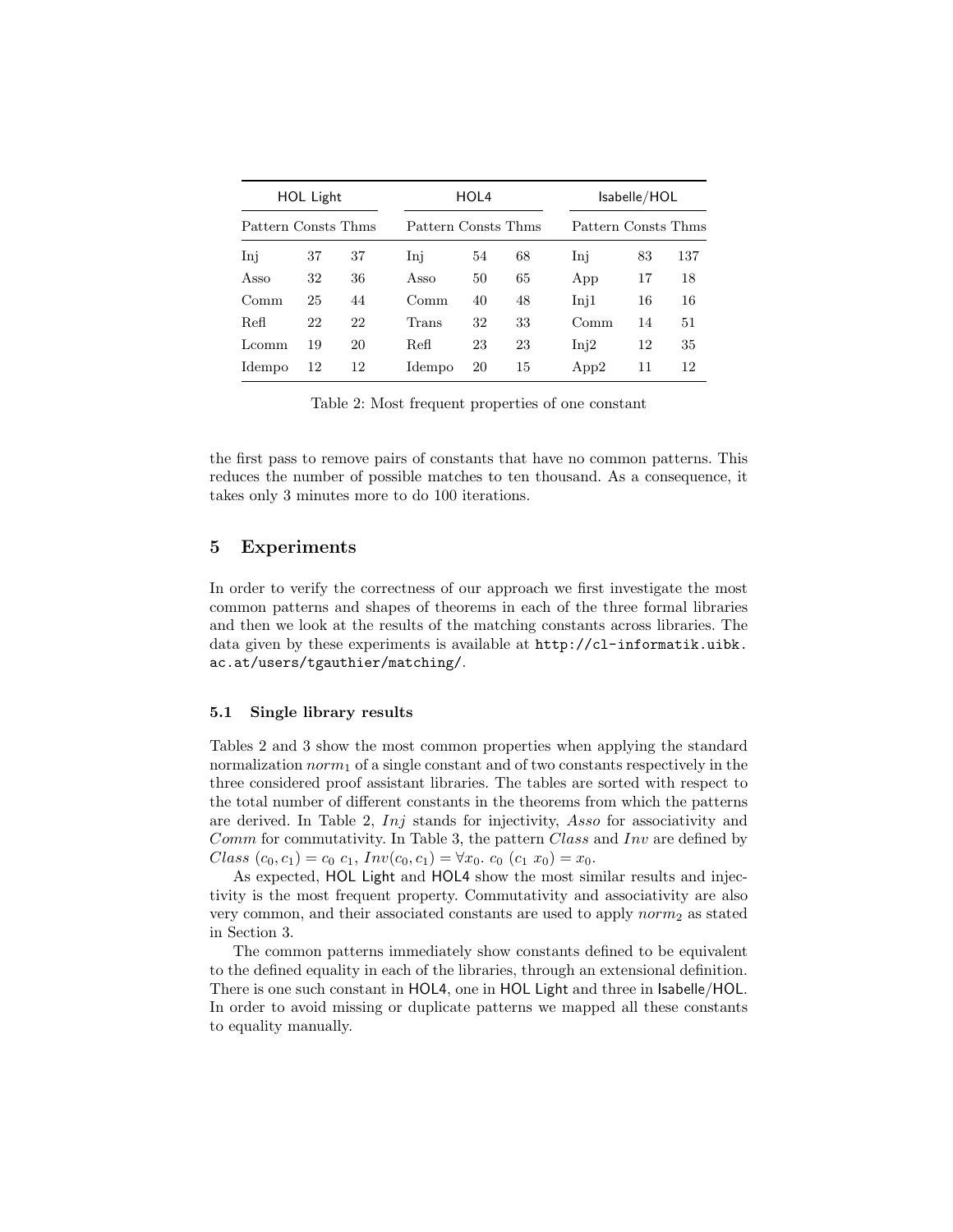| HOL Light           |    |    | HOL4                |     |    | Isabelle/HOL        |     |     |
|---------------------|----|----|---------------------|-----|----|---------------------|-----|-----|
| Pattern Consts Thms |    |    | Pattern Consts Thms |     |    | Pattern Consts Thms |     |     |
| Class               | 71 | 87 | Inv                 | 131 | 89 | Class               | 188 | 642 |
| Inv                 | 64 | 34 | Neutr               | 64  | 55 | Inv                 | 114 | 75  |
| Imp                 | 52 | 76 | Class               | 63  | 70 | Equal               | 58  | 40  |

Table 3: Most frequent properties of two constants

Furthermore, in Table 3, the third row of the Isabelle/HOL column shows 40 equalities between two different constants that were created during the normalization. We have also found 10 such equalities in HOL4 and 1 in HOL Light. Often a constant with a less general type can be replaced by the other, but without type-class information in Isabelle/HOL we decided not to do such replacements in general.

#### 5.2 Cross-library results

The way we analyze the quality of the matching, is by looking at the number of correct matches of types and constants between the libraries, in particular we consider the occurrence of the first incorrect match, also called *false positive* below. It is very hard to spot same concepts in two large libraries, therefore a manual evaluation of the false negatives (pairs that could be mapped but are not) is a very hard task and requires the knowledge of the whole libraries.

In the first three experiments, we test how much normalization, scoring, iteration and types contribute to better matches. This will be used to choose the best parameters for matching constants and types between each pair of provers.

The first experiment (Fig. 2) evaluates the similarity of the libraries. We match the provers using the (a-priori) strongest normalization  $(norm_2)$  with a single-pass approach with no types. In this setting, the constant with the most similar properties is 0 between HOL Light and HOL4, and between HOL4 and Isabelle/HOL. And it is  $\varnothing$  between HOL Light and Isabelle/HOL. Form this perspective, the most similar pairs of provers are in decreasing order (HOL Light,HOL4), (HOL4,Isabelle/HOL) and (HOL Light-Isabelle/HOL). We test the four other parameters relative to the pair of provers (HOL Light, HOL4) as we should have most common patterns to work with.

The second experiment (Fig. 3) is meant to evaluate the efficiency of normalization on the number of patterns. It is also run as a single-pass with no types. We observe an increase in number of patterns from  $norm_0$  and  $norm_1$ which is mostly due to the splitting of disjunctions. Moreover, the difference between norm<sub>2</sub> and norm<sub>1</sub> is negligible, which means that associative and commutative constants are used in almost the same way across the two libraries. In the following experiments we will only use  $norm<sub>2</sub>$  assuming it is the strongest normalization also in the other scenarios.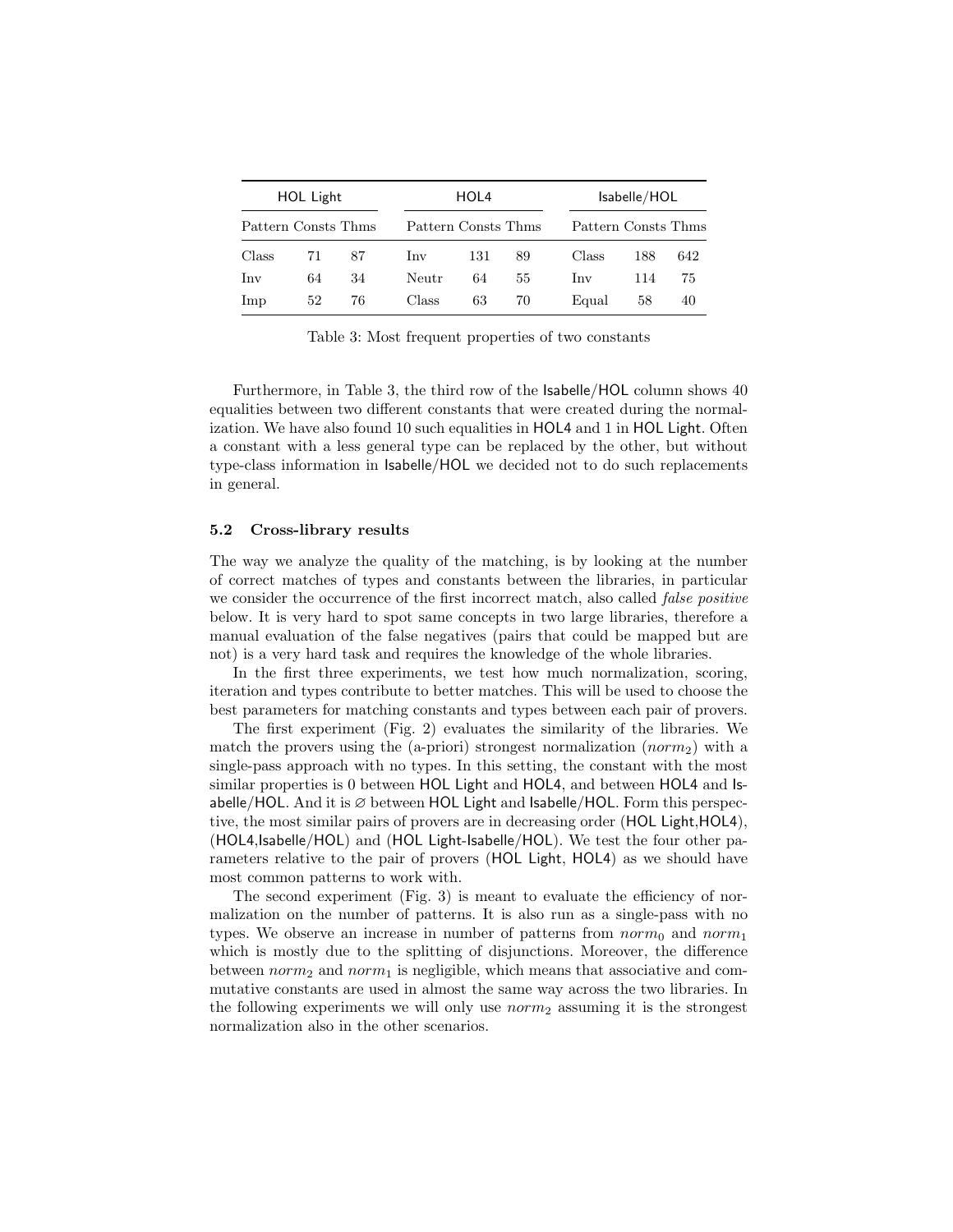

Fig. 2. Number of patterns by constant pairs in different provers



Fig. 3. The normalization effect

We next evaluate the scoring functions, the contribution of iterations, and of the use of type information. Table 4 shows the effect of iterative method and scoring function on the occurrence of the first wrong match (false positive). It has been inspected manually. Fig. 4, shows the positive effects of the iterative effect on the  $score_1$  and  $score_2$  curves. Some patterns are ranked higher after an iteration, as they become more scarce. The iterative method also has an opposite effect that is not directly visible in the figure: the score of pairs of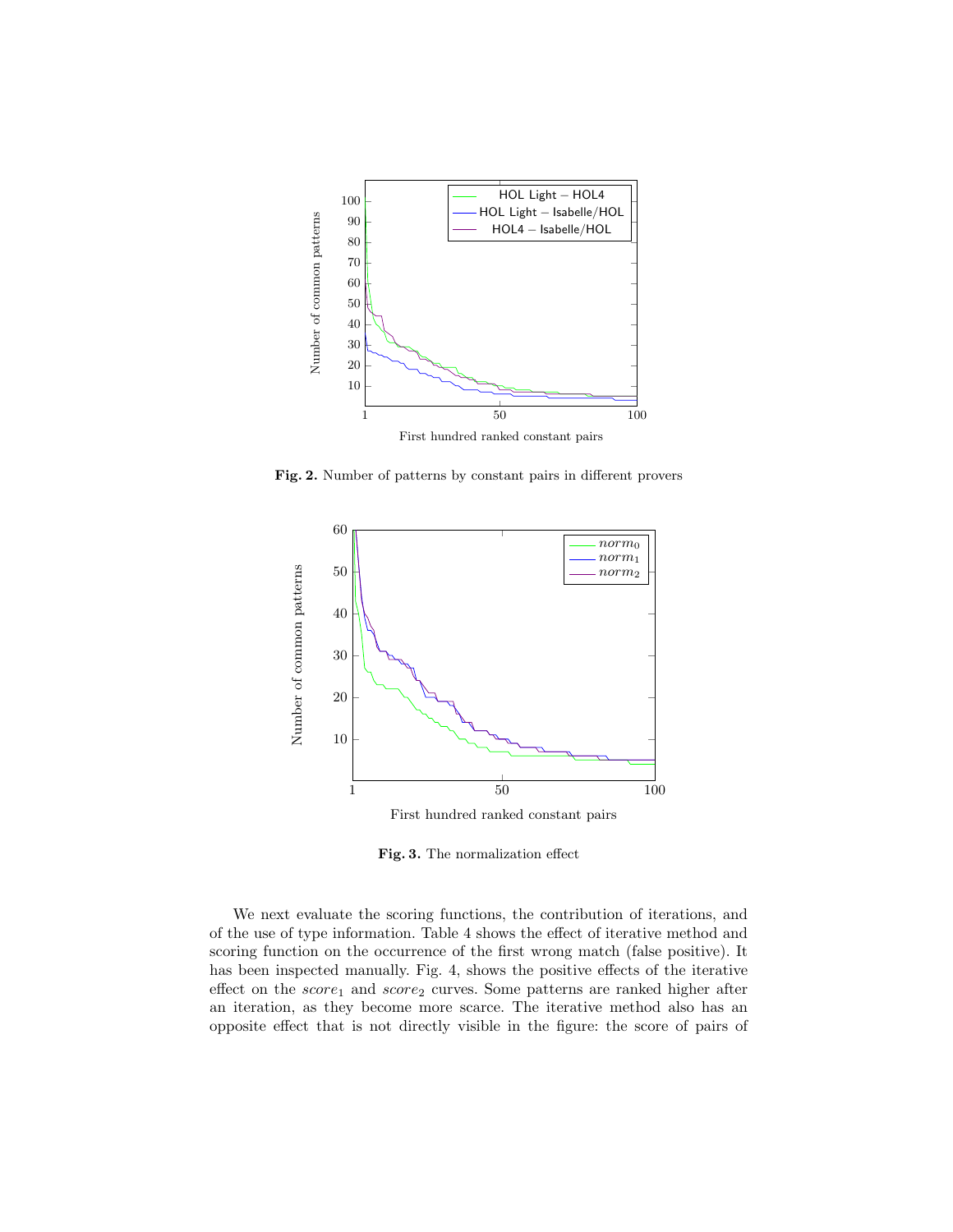constants diminishes by removing false pattern matches. Table 5 shows how type information contributes to matches. Types do help, but become less important with better scoring functions combined with the iterative approach.

|             | scoreo | score <sub>1</sub> | score <sub>2</sub> |
|-------------|--------|--------------------|--------------------|
| Single-pass | 39     | 69                 | 88                 |
| Iterative   | 49     | 68                 | 113                |

Table 4: Rank of the first wrong match for (HOL Light, HOL4)

|             | scoreo | score <sub>1</sub> | score <sub>2</sub> |
|-------------|--------|--------------------|--------------------|
| Single-pass | 31     | 19                 | 21                 |
| Iterative   | 224    | 18                 | 6                  |

Table 5: Number of pairs of constants discarded, due to type matching



Fig. 4. Effect of different scoring functions on the iterative approach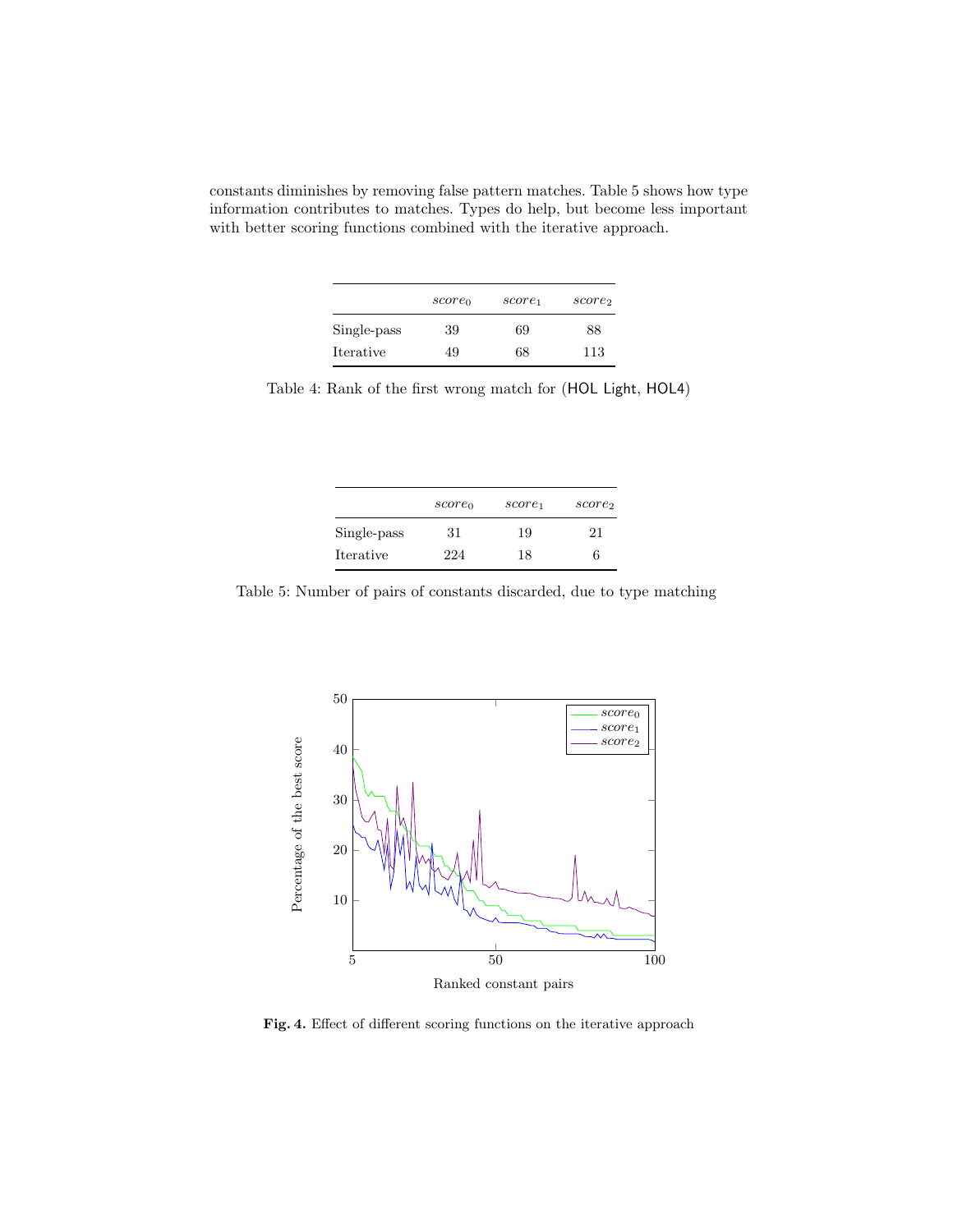The last experiment is run with the best parameters found by the previous experiments, namely  $norm<sub>2</sub>$ ,  $score<sub>2</sub>$  and the iterative approach with types. Three numbers are presented in each cell of Tables 6 and 7. The first one is the number of correct matches obtained before the first error. The second one is number of correct matches we have found. In the case of constants, the third one is the number of matches we have manually checked. We stop at a point where a previously found error propagates. In the case of types, the third number is the rank of the last correct match. As seen previously, the best results come from comparing the HOL4 and HOL Light libraries, where we have verified 177 constant matches and 16 type matches.

| HOL Light-HOL4 |         |    | HOL4-Isabelle/HOL |    | HOL Light-Isabelle/HOL |  |  |
|----------------|---------|----|-------------------|----|------------------------|--|--|
| 112            | 177/203 | 65 | 109/131           | 55 | 78/98                  |  |  |

Table 6: Number of constants accurately matched

| HOL Light-HOL4 |       | HOL4-Isabelle/HOL |       | HOL Light-Isabelle/HOL |      |  |
|----------------|-------|-------------------|-------|------------------------|------|--|
|                | 16/22 |                   | 11/17 |                        | 7/13 |  |

Table 7: Number of types accurately matched

# 6 Conclusion

We have investigated the formal mathematical libraries of HOL Light, HOL4 and Isabelle/HOL searching for common types and constants. We defined a concept of patterns that capture abstract properties of constants and types and normalization on theorems that allow for efficient computation of such patterns. The practical evaluation of the approach on the libraries let us find hundreds of pairs of common patterns, with a high accuracy.

Formal mathematical libraries contain many instances of the same algebraic structures. Such instances have many same properties therefore their matching is non-trivial. Our proposed approach can match such instances correctly, because of patterns that link such concepts to other concepts. For example integers and matrices are instances of the algebraic structure ring. However each of the libraries we analyzed contains a theorem that states that each integers is equal to a natural number or its negation. A pattern derived from this fact, together with many other patterns that are unique to integers match them across libraries correctly.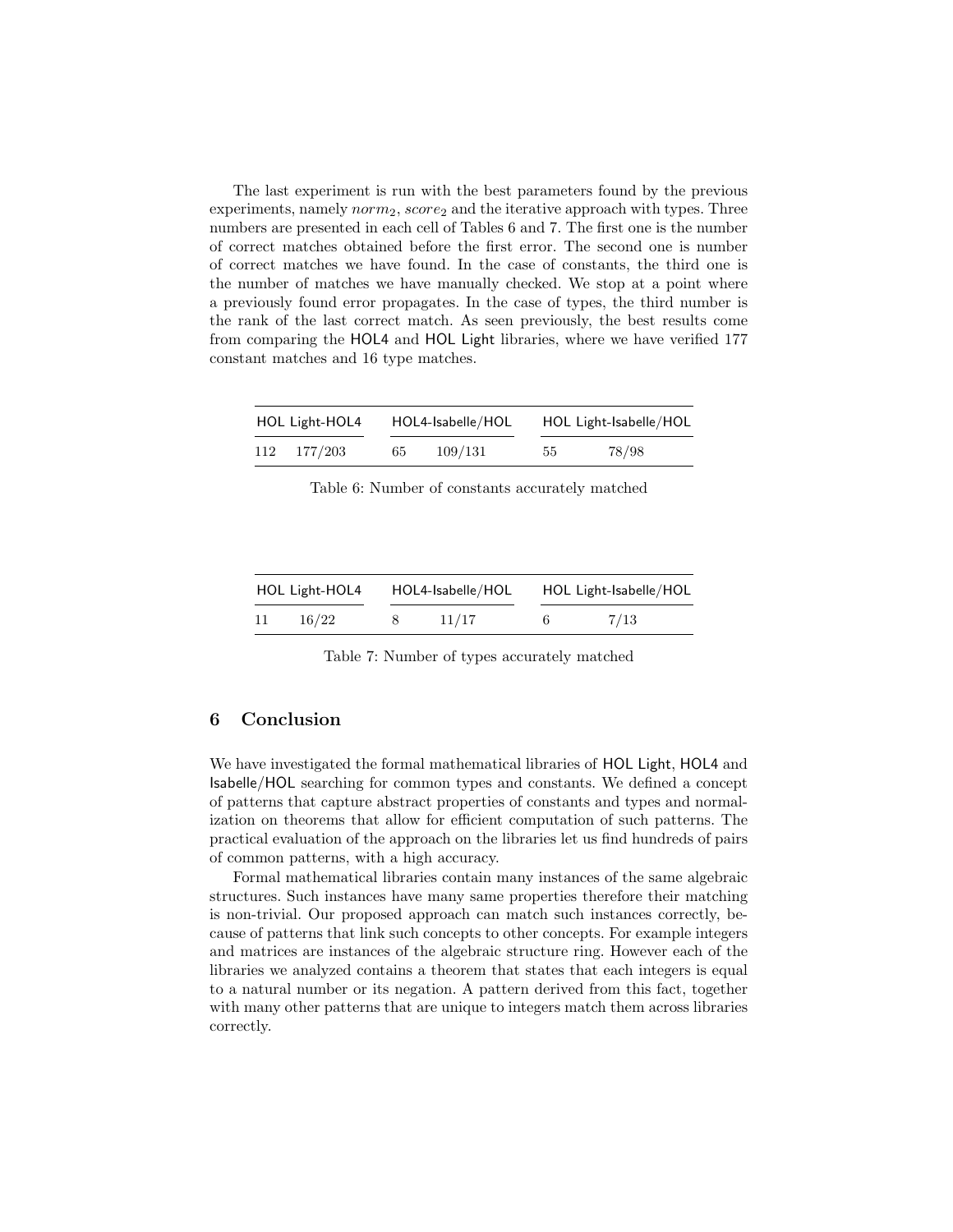The work gives many correct matches between concepts that can be directly used in translations between proof assistants. In particular HOL/Import would immediately benefit from mapping the HOL Light types and constants to their Isabelle/HOL counterparts allowing for further merging of the results.

The approach has been tested on three provers based on higher-order logic. In principle the properties of the standard mathematical concepts defined in many other logics are the same, however it remains to be seen how smoothly does the approach extend to provers based on different logics.

In order to further decrease the number of false positive matches, more weighting and scoring functions could be considered. One could imagine functions that take into account the length of formulas, and numbers of mapped concepts per pattern. Similarly, the scoring functions could penalize pairs of constants with only one pattern in common (these have been the first false positives in all our experiments). Further, the equalities between constants created during normalization could be used for further rewriting of theorems into normal forms. Other ideas include normalizing relatively to distributive constants and trying weaker kind of matching for example on atoms or subterms.

Building a set of basic mathematical concepts together with their foundational properties has been on the MKM wish-list for a long time. It remains to be seen if a set of common concepts across proof assistant libraries can be extended by minimal required properties to automatically build such "interface theories", and if automatically found larger sets of theories can complement the high-quality interface theories built in the MKM community.

# Acknowledgments

We would like to thank Josef Urban for his comments on the previous version of this paper.

This work has been supported by the Austrian Science Fund (FWF): P26201.

# References

- 1. Maksym Bortin, Einar Broch Johnsen, and Christoph Lüth. Structured formal development in Isabelle. Nordic Journal of Computing, 13:1– 20, 2006.
- 2. David Carlisle, James Davenport, Mike Dewar, Namhyun Hur, and William Naylor. Conversion between MathML and OpenMath. Technical Report 24.969, The OpenMath Society, 2001.
- 3. Ulrich Furbach and Natarajan Shankar, editors. Automated Reasoning, Third International Joint Conference, IJCAR 2006, Seattle, WA, USA, August 17-20, 2006, Proceedings, volume 4130 of Lecture Notes in Computer Science. Springer, 2006.
- 4. Florian Haftmann, Alexander Krauss, Ondrej Kuncar, and Tobias Nipkow. Data refinement in Isabelle/HOL. In Sandrine Blazy, Christine Paulin-Mohring, and David Pichardie, editors, *Proc. of the 4th International Conference on Interactive* Theorem Proving (ITP'13), volume 7998 of LNCS, pages 100–115. Springer, 2013.
- 5. John Harrison. Towards self-verification of HOL Light. In Furbach and Shankar [3], pages 177–191.